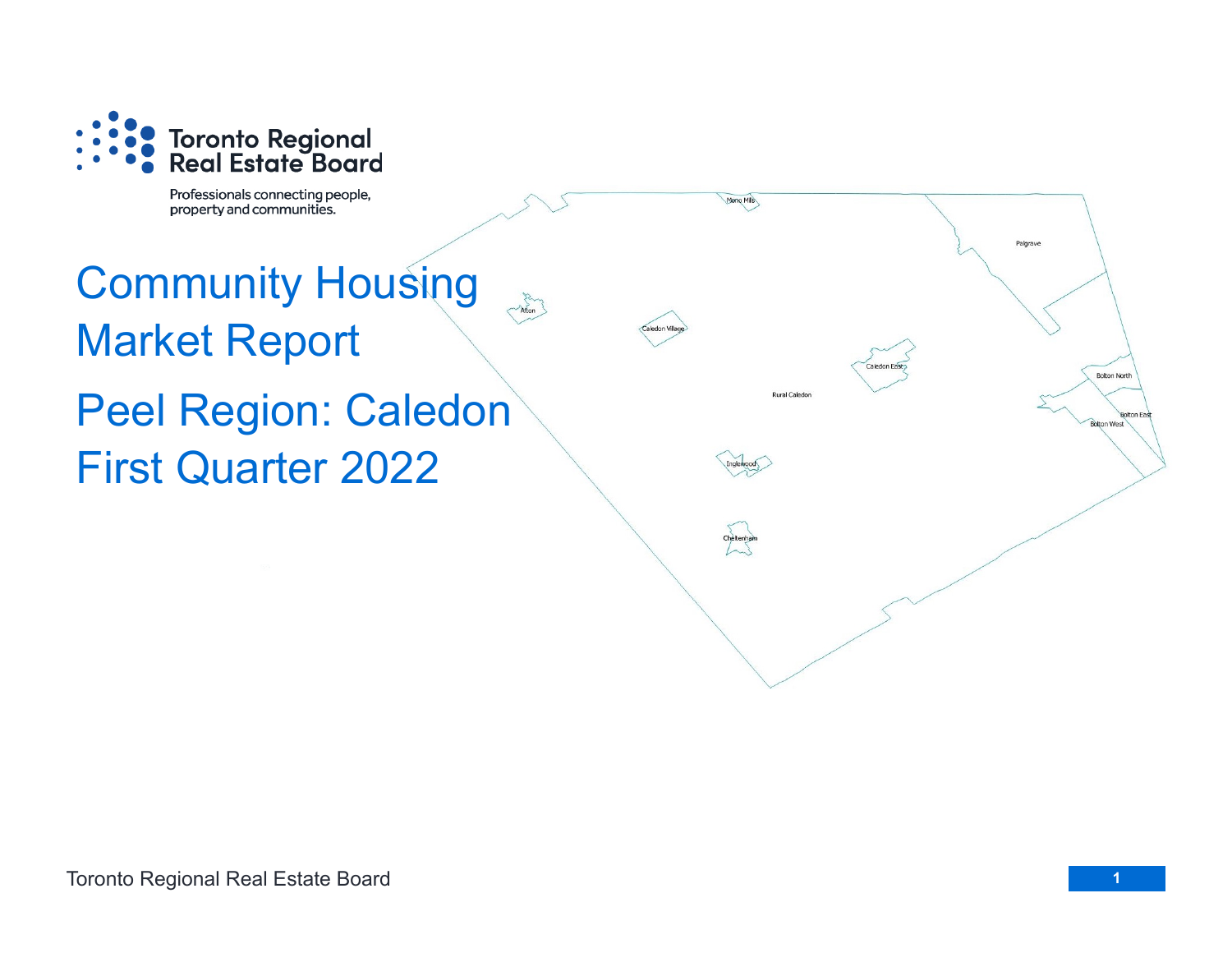## SUMMARY OF EXISTING HOME TRANSACTIONS ALL HOME TYPES, FIRST QUARTER 2022

## CALEDON COMMUNITY BREAKDOWN

| <b>Community</b>     | <b>Sales</b>   | <b>Dollar Volume</b> | <b>Average Price</b> | <b>Median Price</b>      | <b>New Listings</b> | <b>Active Listings</b> | Avg. SP/LP | Avg. DOM |
|----------------------|----------------|----------------------|----------------------|--------------------------|---------------------|------------------------|------------|----------|
| Alton                | $\overline{4}$ | \$5,548,000          | \$1,387,000          | \$1,109,000              | 8                   | 2                      | 101%       | 25       |
| <b>Bolton East</b>   | 36             | \$48,930,000         | \$1,359,167          | \$1,292,500              | 52                  | 12                     | 114%       |          |
| <b>Bolton North</b>  | 19             | \$23,012,900         | \$1,211,205          | \$1,100,000              | 31                  | $\overline{7}$         | 109%       | 10       |
| <b>Bolton West</b>   | 29             | \$48,248,000         | \$1,663,724          | \$1,400,000              | 42                  | 12                     | 110%       |          |
| <b>Caledon East</b>  | 23             | \$41,060,081         | \$1,785,221          | \$1,700,000              | 41                  | 12                     | 109%       | 10       |
| Caledon Village      | 4              | \$12,692,900         | \$3,173,225          | \$2,525,000              | 13                  | 10                     | 106%       | 20       |
| Cheltenham           |                |                      | \$0                  |                          |                     |                        | 0%         | 9        |
| Inglewood            |                |                      | \$0                  | $\overline{\phantom{a}}$ | 3                   | $\overline{2}$         | 0%         | 9        |
| <b>Mono Mills</b>    | $\overline{4}$ | \$5,323,000          | \$1,330,750          | \$1,349,000              | 6                   |                        | 112%       | 6        |
| Palgrave             | 16             | \$38,097,000         | \$2,381,063          | \$2,412,500              | 26                  | 9                      | 106%       | 6        |
| <b>Rural Caledon</b> | 132            | \$250,922,405        | \$1,900,927          | \$1,837,500              | 262                 | 83                     | 107%       | 12       |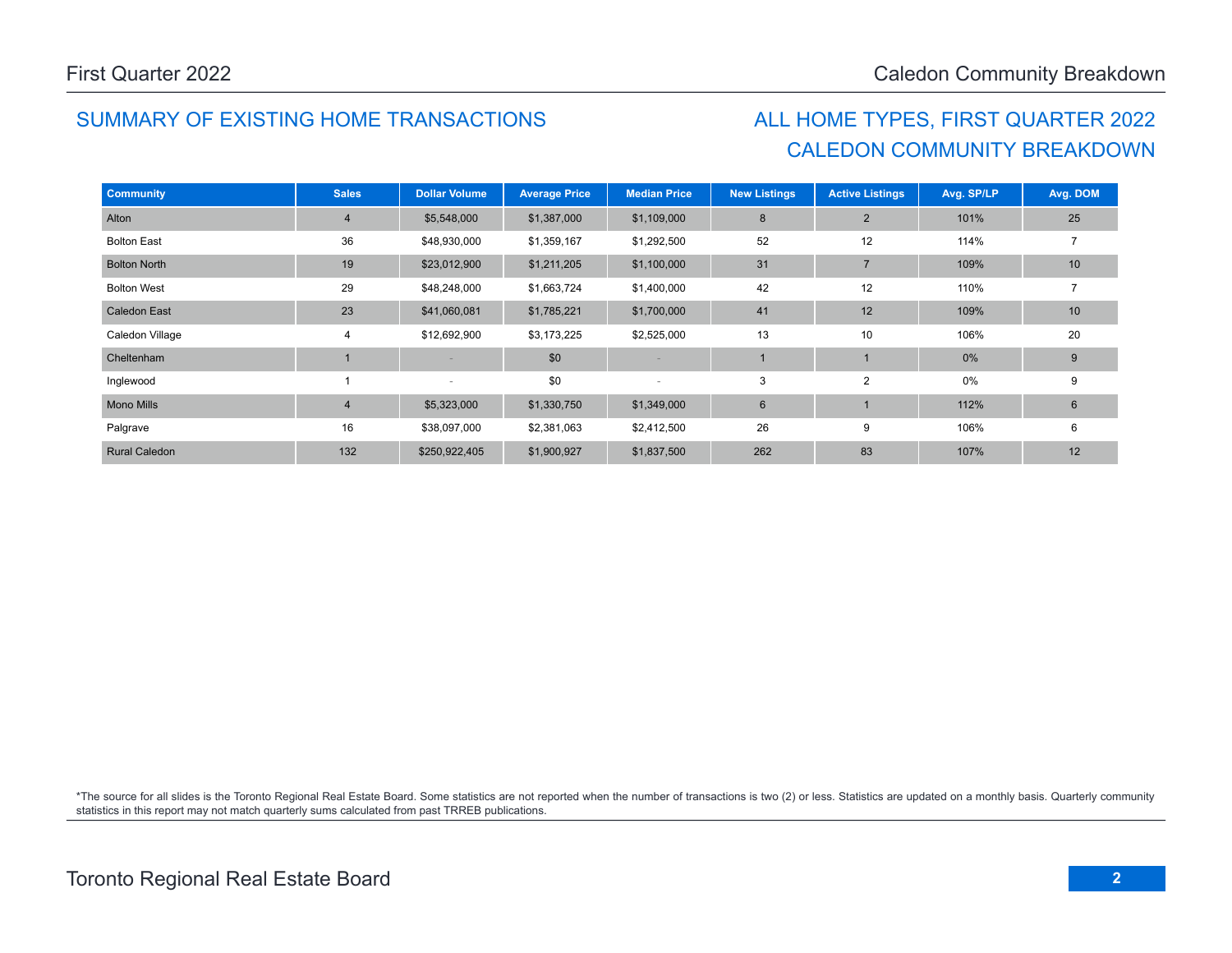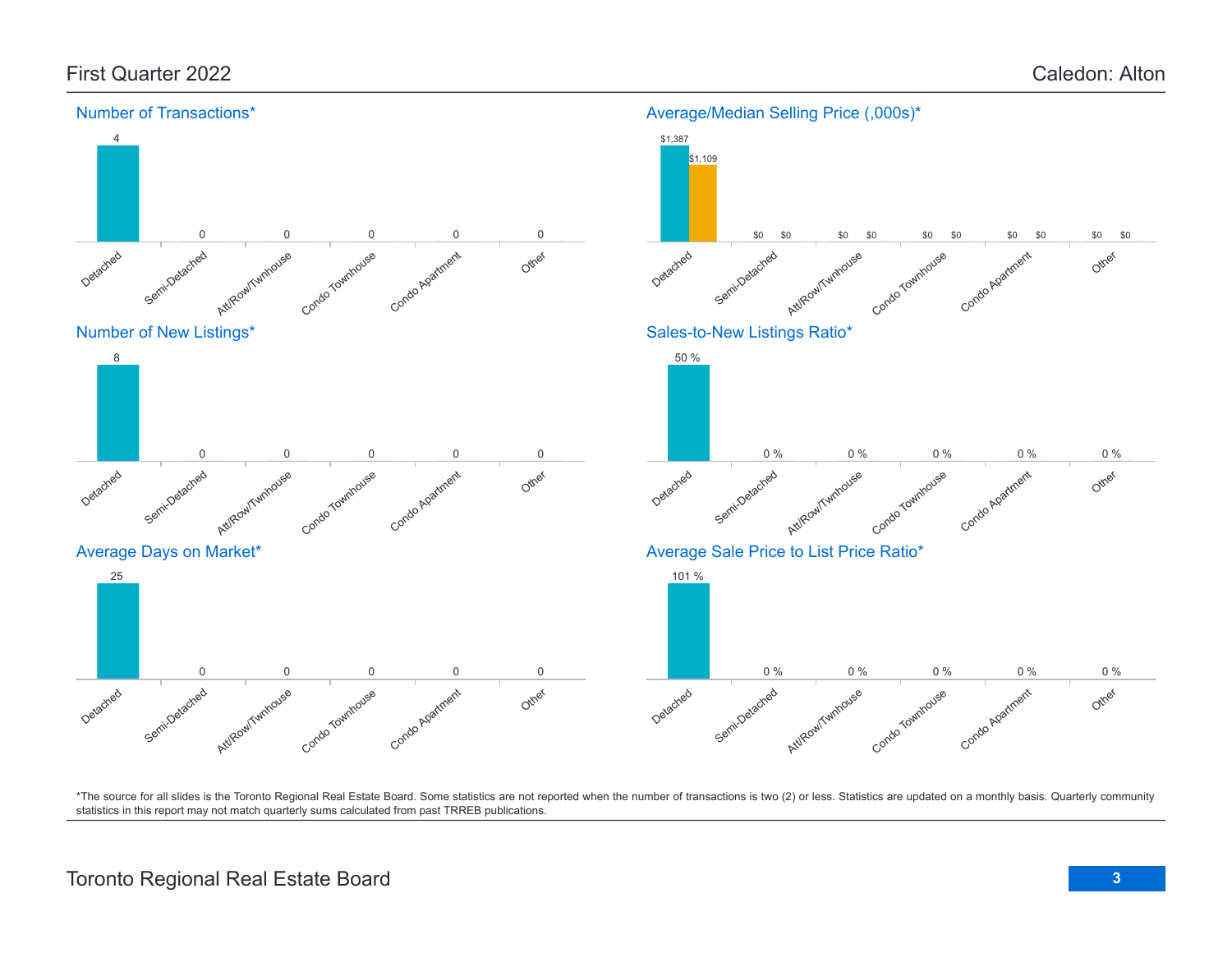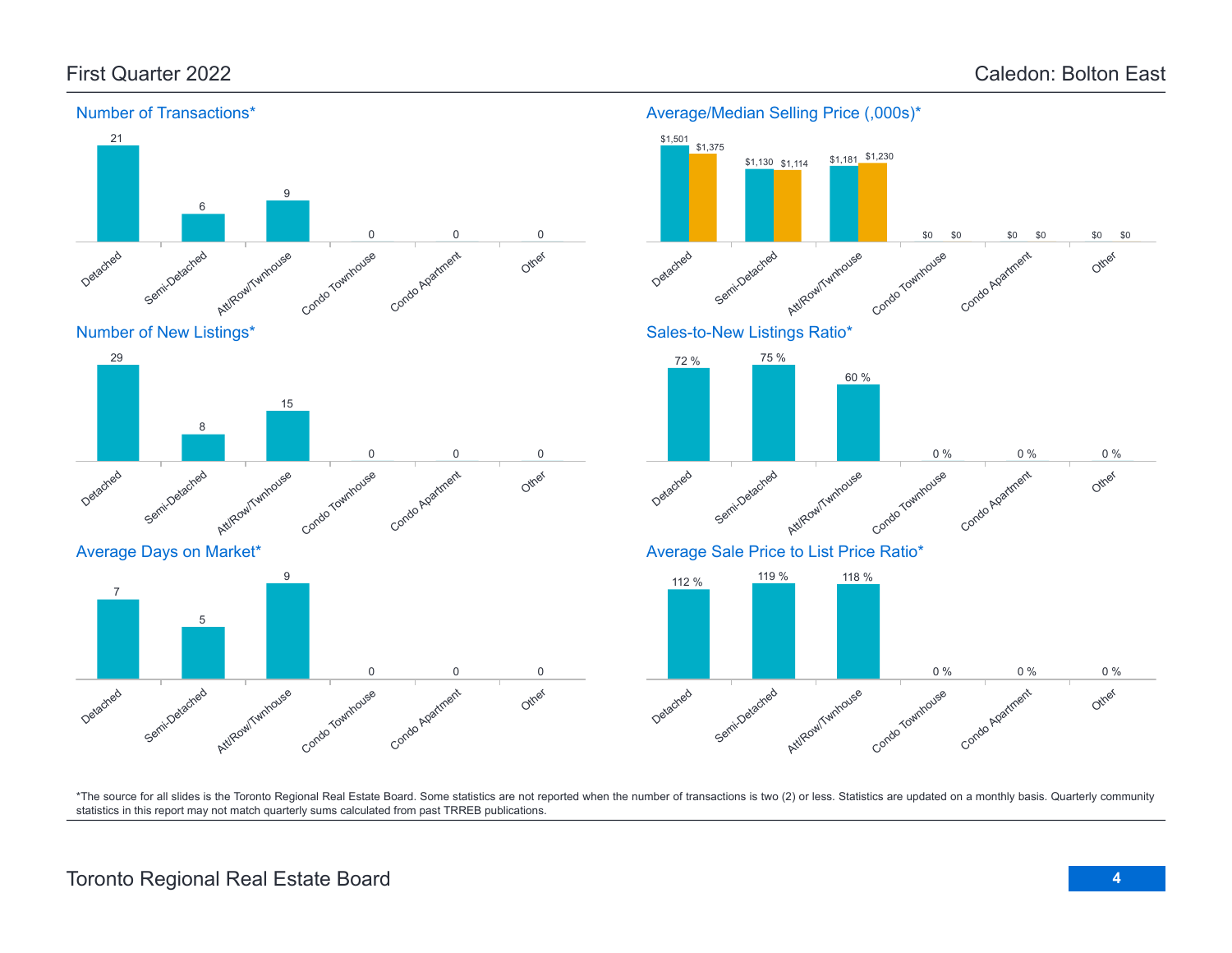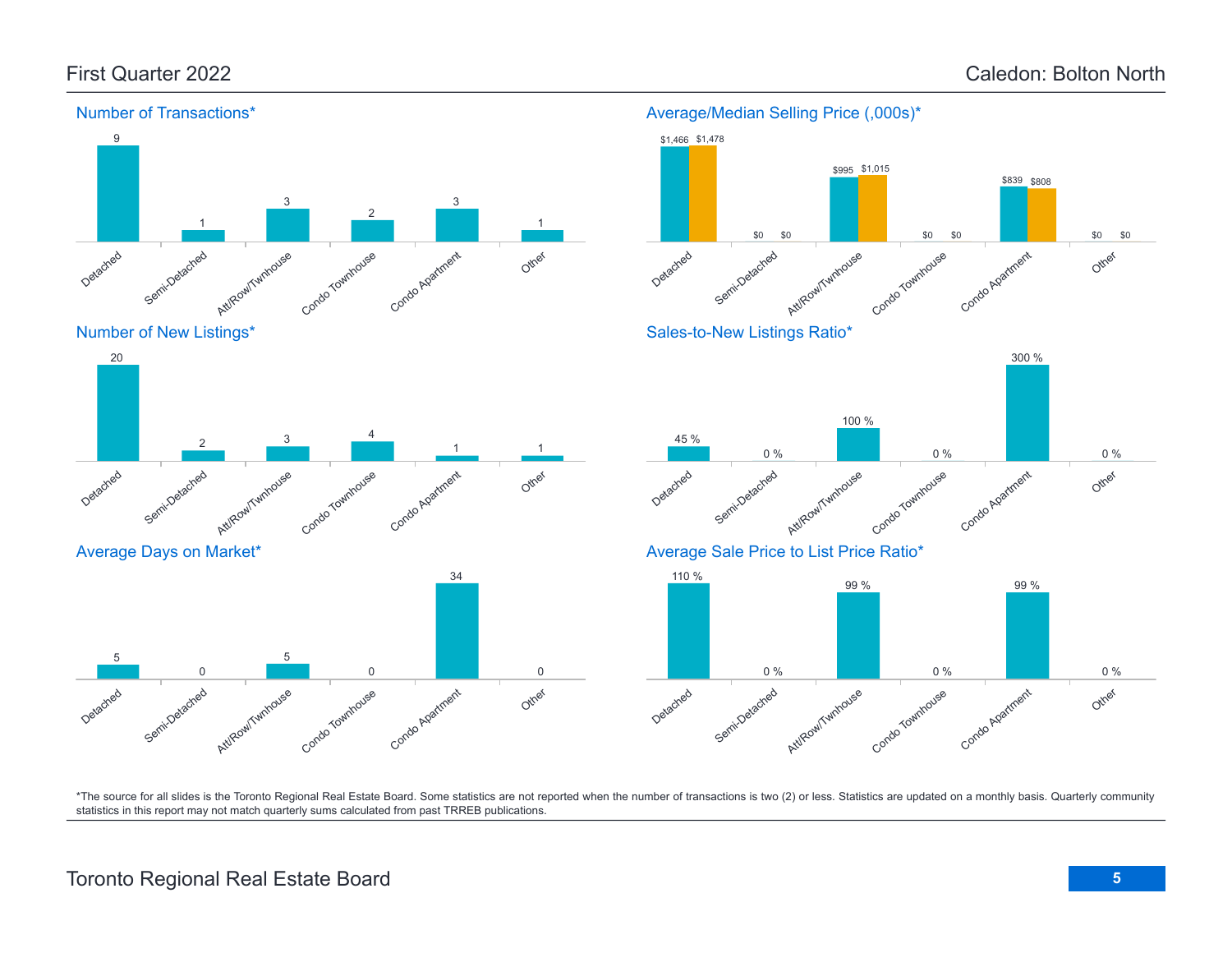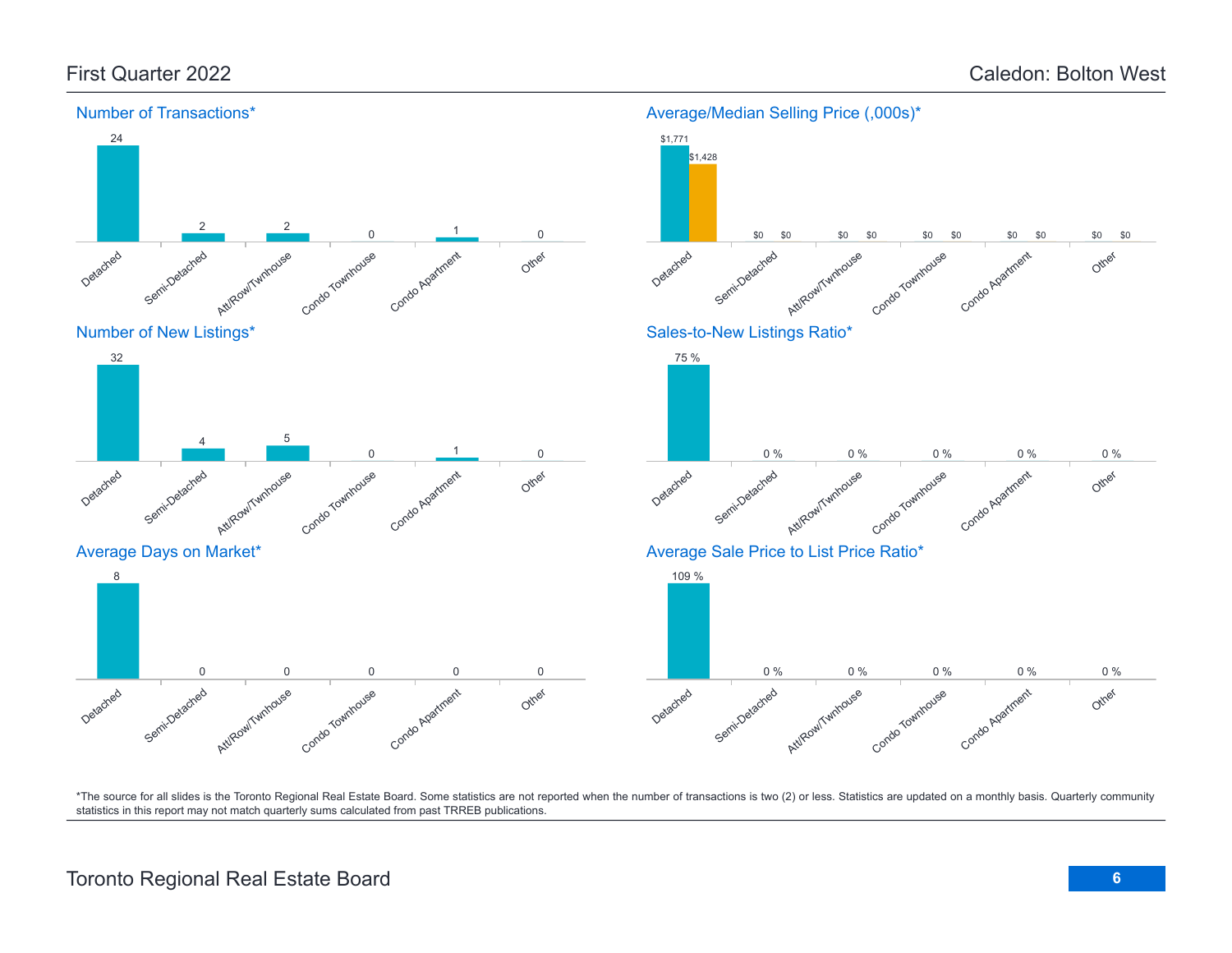

## Average/Median Selling Price (,000s)\*

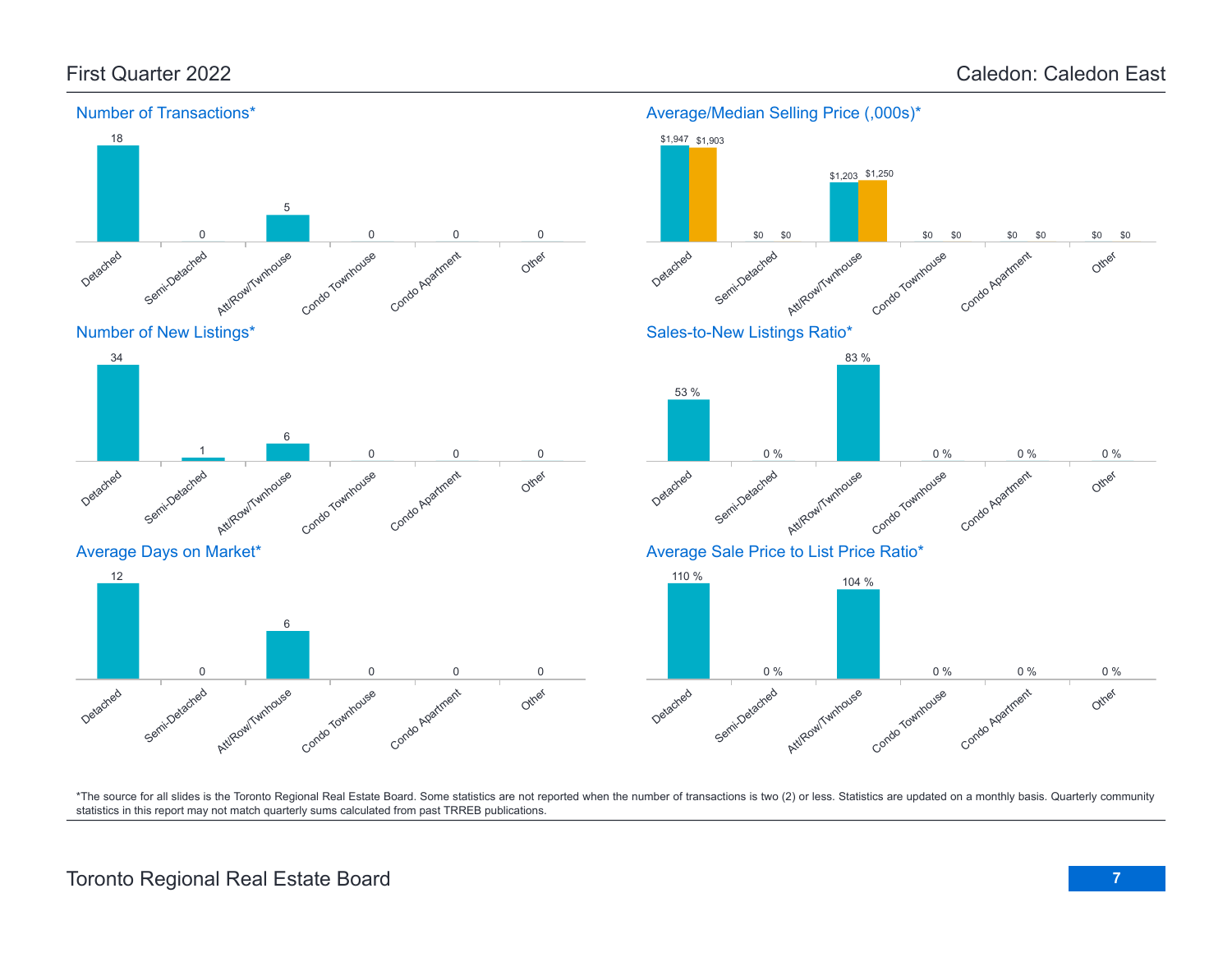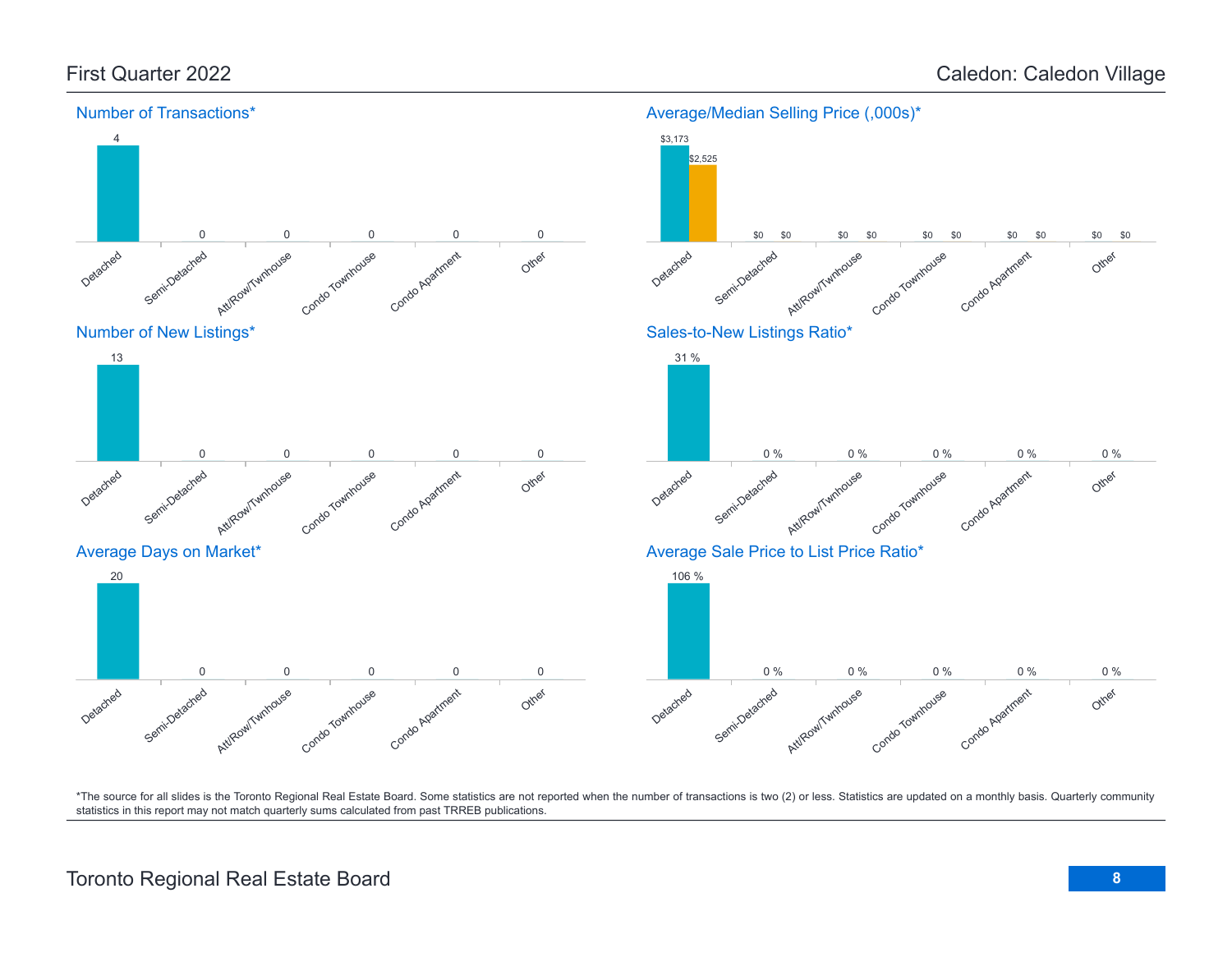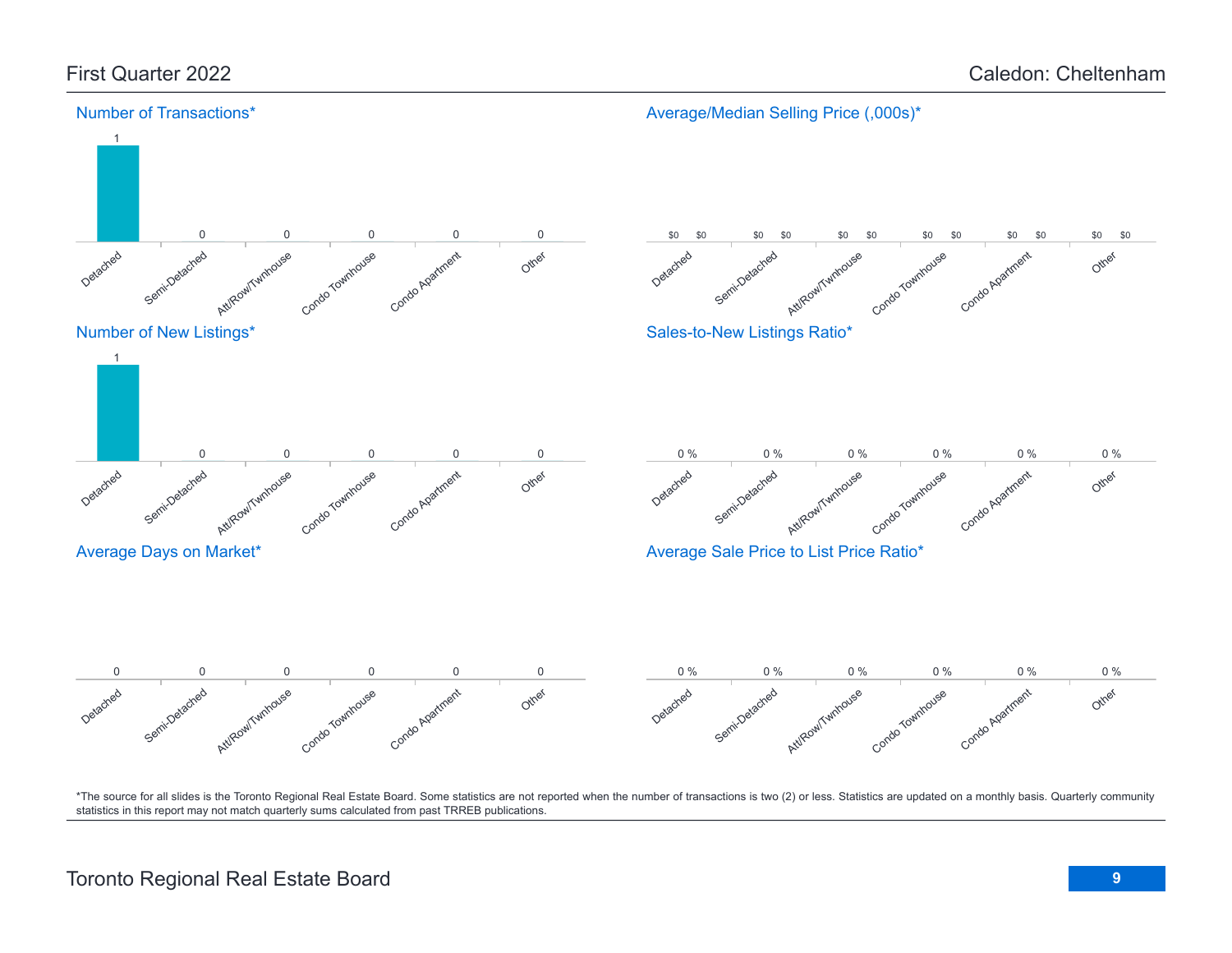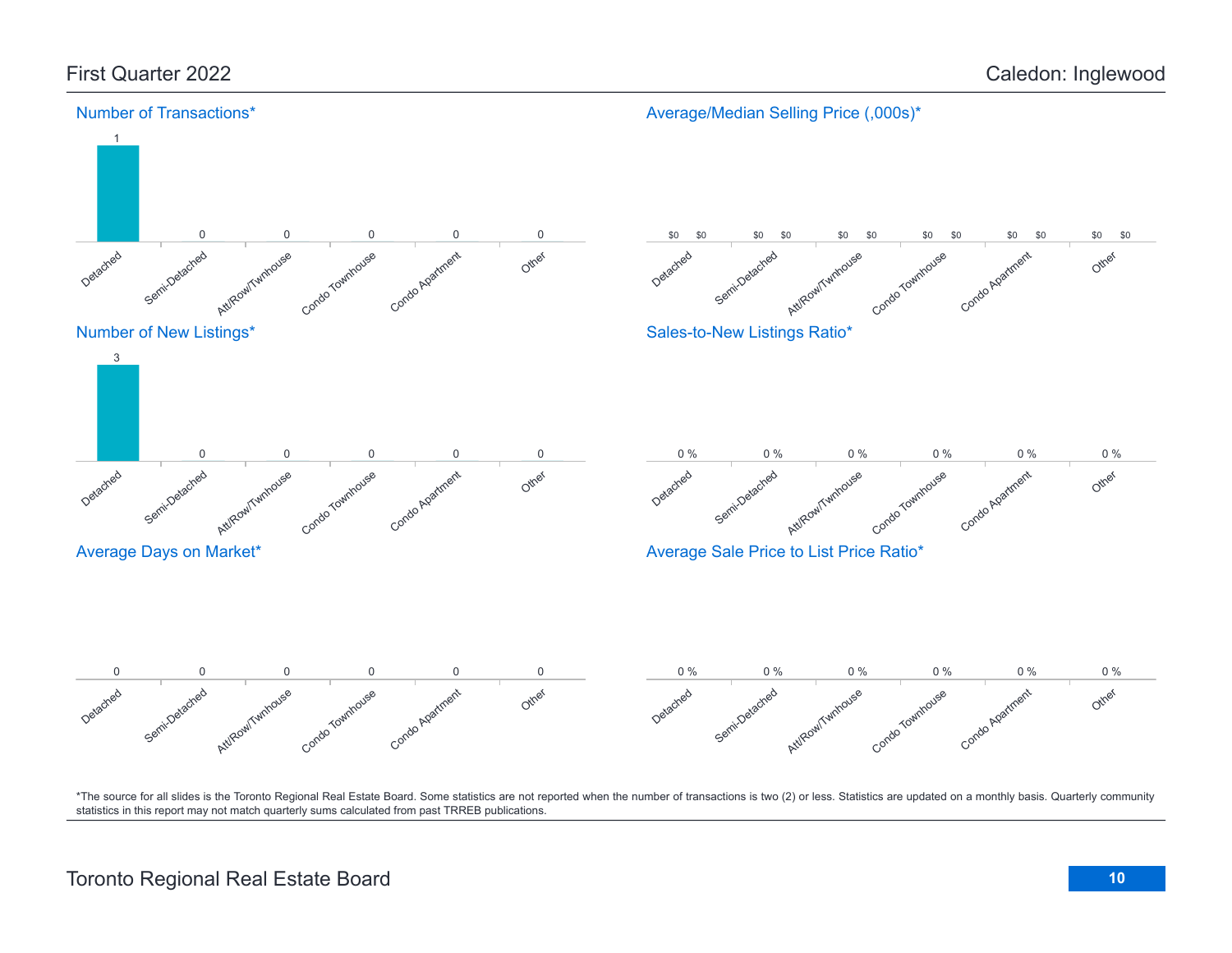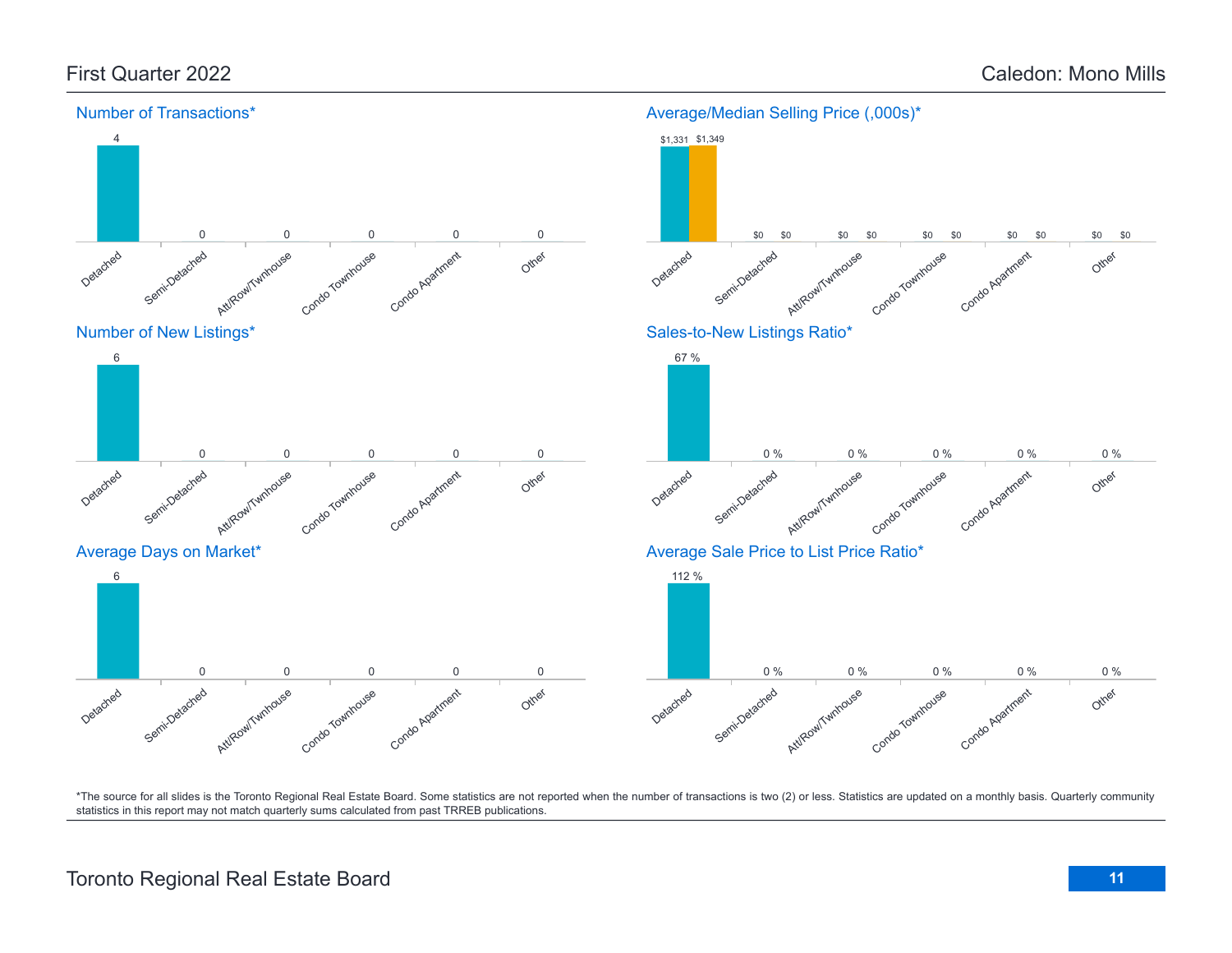